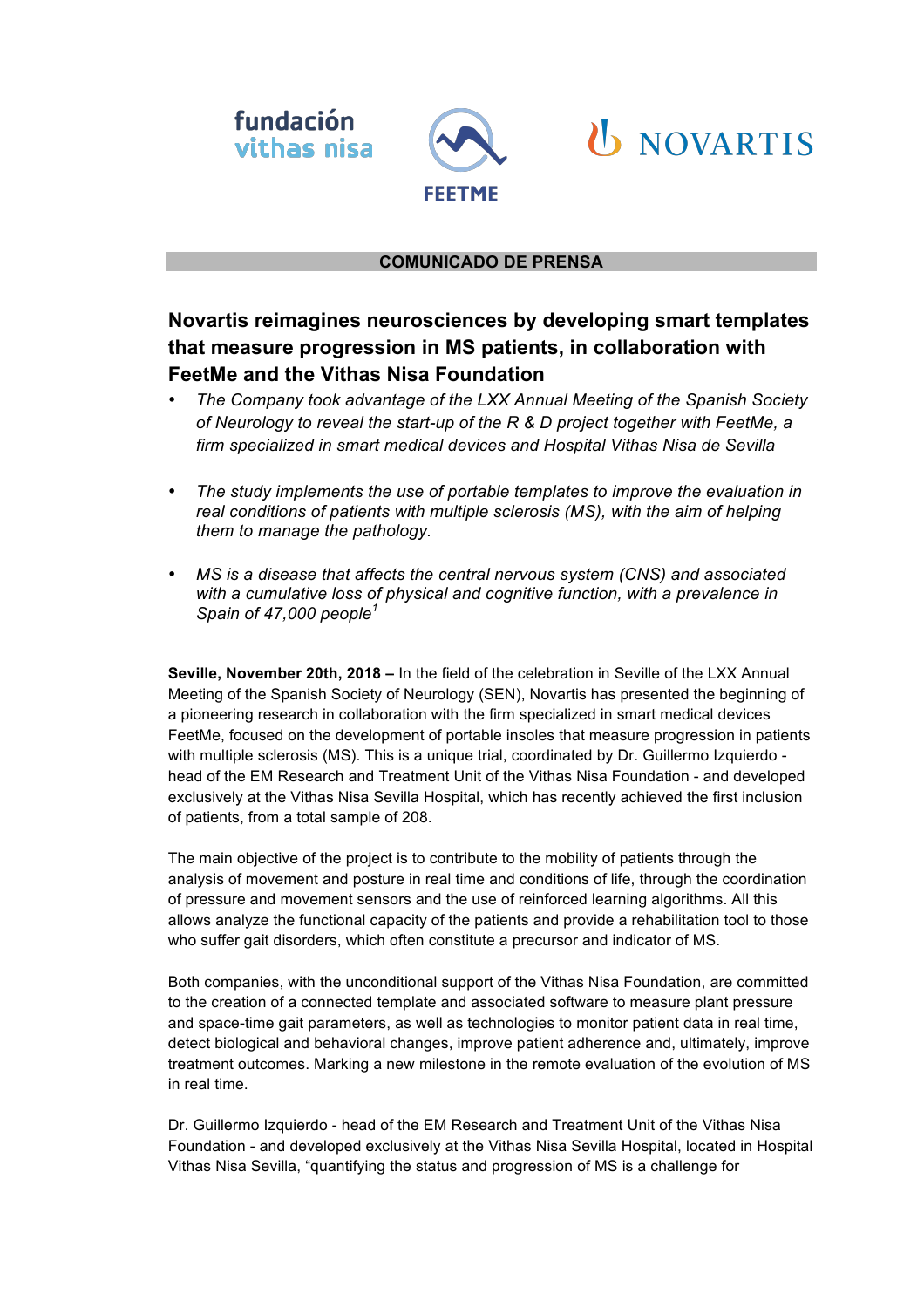#### Página 2 de 3

specialists and patients, especially if data is not available in real time. At present, there are only subjective tools such as clinical scales to assess mobility, with a notable lack of sensitivity that helps to adapt therapeutic treatments correctly. For this reason, we believe in this trial and its real potential to improve the lives of people with MS worldwide. "

Alexis Mathieu, founder and CEO at FeetMe, said: "This partnership is a unique opportunity to bring to market new validated medical devices to help assess patient evolution and improve disease management in MS. Novartis illustrates its strategy to improve patient management leveraging innovative technologies in combination with upcoming treatments". "The connected insole allows patients and physicians to manage and evaluate in real time and remotely treatment efficacy to adapt them for the patient. Creating new digital biomarkers will reinforce existing therapeutics with companion diagnostics providing accurate and actionable monitoring solutions".

MS is a disease that affects the central nervous system (CNS), autoimmune and chronic, which has a prevalence of 47,000 people in Spain and an incidence of about 1,800 new cases per year1. The pathology, associated with a cumulative loss of physical and cognitive function and for which there is currently no curative treatment, is diagnosed in 70% of cases between 20 and 40 years, being the most common disease in young adults and the second cause of disability in Spain, behind traffic accidents<sup>1</sup>.

D. Orlando Vergara Correa, Business Franchise Head Neuroscience of Novartis Spain, explains : "we are very pleased with the launch of this promising project, which is supported by our extensive experience and leadership in biomedical research. Our commitment is to improve the quality of life of people with neurological diseases such as MS, through investment in R & D to implement effective solutions that meet their needs not covered. We work with leaders in digital health such as FeetMe to promote the next wave of medical innovation. We are proud to be part of this initiative, which we hope will mark a before and after in the management of MS and will help us continue to reimagine neurosciences".

#### **About FeetMe**

FeetMe is a Paris-based medical device start-up company developing movement analysis solutions based on connected insoles, with applications in the monitoring of neurodegenerative diseases as well as rehabilitation and physical therapy. FeetMe Monitor, its first product, is CE mark and commercially available. www.feetme.fr

FeetMe is on Twitter. Sign up to follow @Feet\_Me at http://twitter.com/feet\_me

#### **About Novartis**

Novartis provides innovative healthcare solutions that address the evolving needs of patients and societies. Headquartered in Basel, Switzerland, Novartis offers a diversified portfolio to meet these needs: innovative medicines, cost-saving generic and biosimilar pharmaceuticals and eye care. Novartis has leading positions globally in each of these areas. In 2017, the Group achieved net sales of USD 49.1 billion, while R&D throughout the Group amounted to approximately USD 9.0 billion. Novartis Group companies employ approximately 122,000 fulltime-equivalent associates. Novartis products are sold in approximately 155 countries around the world. For more information, please visit http://www.novartis.com.

Novartis is on Twitter. Sign up to follow @Novartis at http://twitter.com/novartis For Novartis multimedia content, please visit www.novartis.com/news/media-library For questions about the site or required registration, please contact media.relations@novartis.com